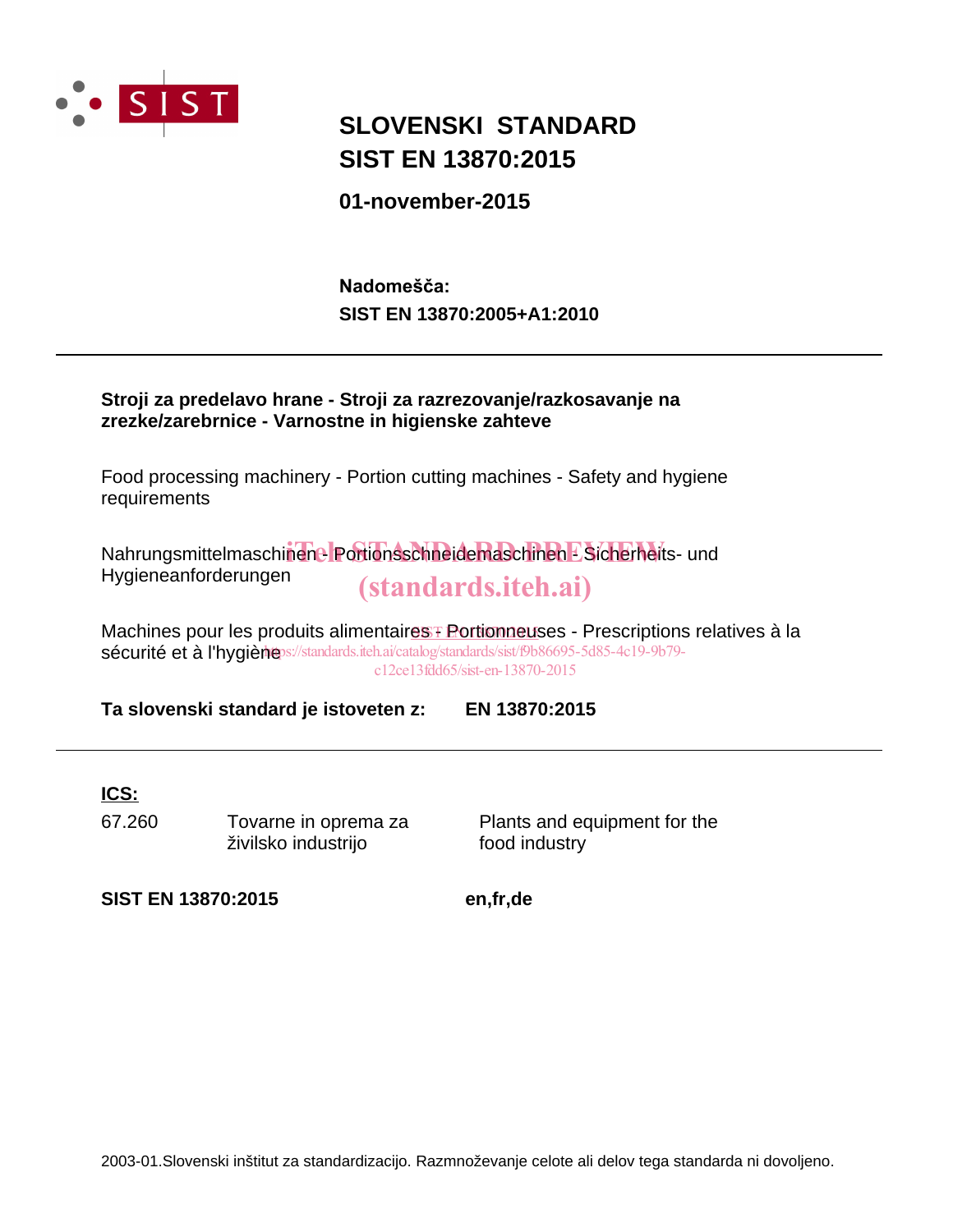

# iTeh STANDARD PREVIEW (standards.iteh.ai)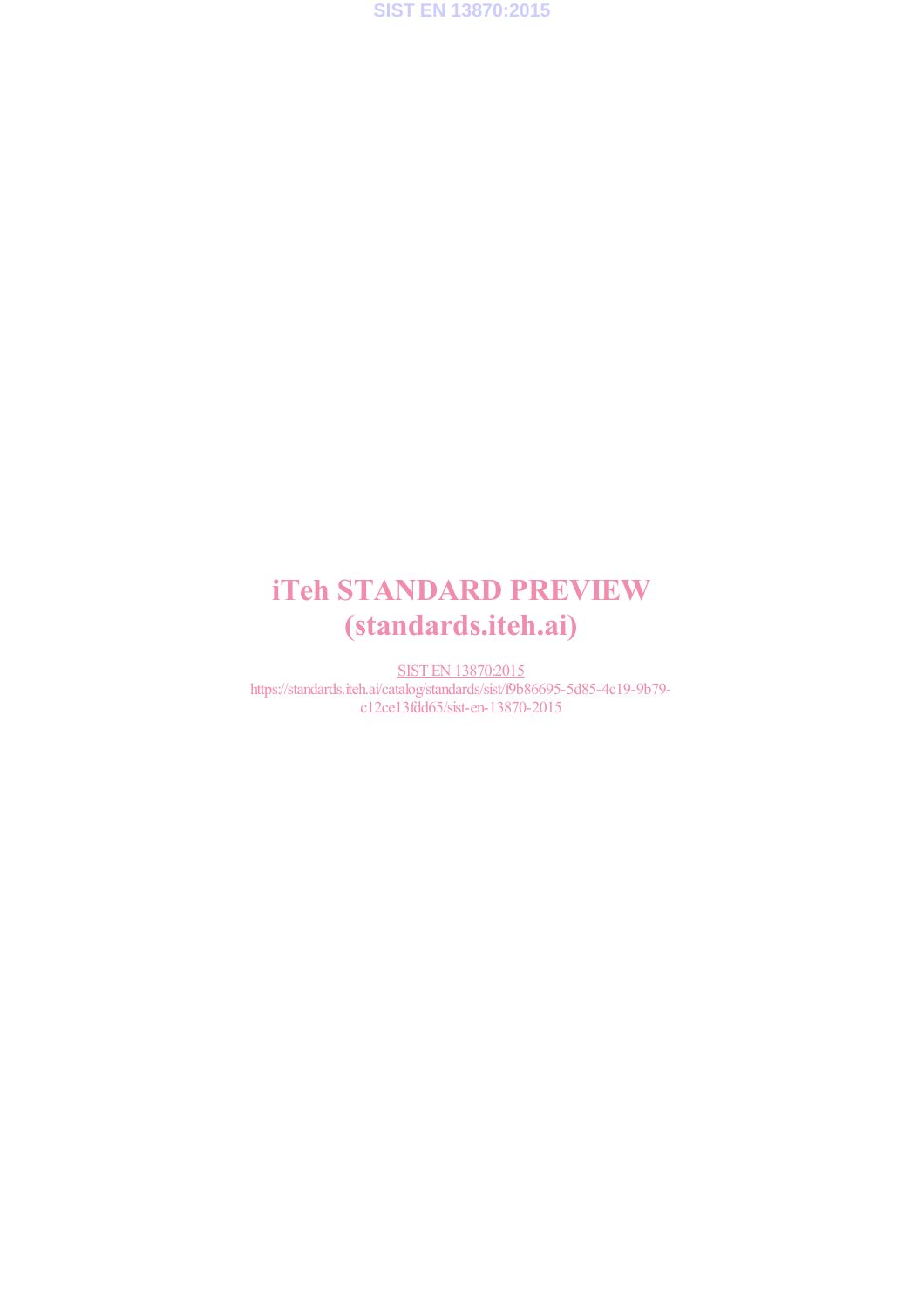#### **SIST EN 13870:2015**

# EUROPEAN STANDARD NORME EUROPÉENNE EUROPÄISCHE NORM

# **EN 13870**

September 2015

ICS 67.260 Supersedes EN 13870:2005+A1:2010

English Version

### Food processing machinery - Portion cutting machines - Safety and hygiene requirements

Machines pour les produits alimentaires - Portionneuses - Prescriptions relatives à la sécurité et à l'hygiène

Nahrungsmittelmaschinen - Portionsschneidemaschinen - Sicherheits- und Hygieneanforderungen

This European Standard was approved by CEN on 1 August 2015.

CEN members are bound to comply with the CEN/CENELEC Internal Regulations which stipulate the conditions for giving this European Standard the status of a national standard without any alteration. Up-to-date lists and bibliographical references concerning such national standards may be obtained on application to the CEN-CENELEC Management Centre or to any CEN member.

This European Standard exists in three official versions (English, French, German). A version in any other language made by This European Standard exists in three official versions (English, French, German). A version in any other language made by<br>translation under the responsibility of a CEN member into its own language and notified to the CEN Centre has the same status as the official versions.<br>
Standards.iteh.ai)

CEN members are the national standards bodies of Austria, Belgium, Bulgaria, Croatia, Cyprus, Czech Republic, Denmark, Estonia, Finland, Former Yugoslav Republic of Macedonia, France, Germany, Greece, Hungary, Iceland, Ireland, Italy, Latvia, Lithuania, rinianu, roriner Tugosiav Republic of Macedonia, France, Germany, Greece, Hungary, Iceland, Heland, Italy, Latvia, Lithuania,<br>Luxembourg, Malta, Netherlands, Norway, Poland, Portugal, Romania, Slovakia, Slovenia, Spain, Sw United Kingdom. https://standards.iteh.ai/catalog/standards/sist/f9b86695-5d85-4c19-9b79-

c12ce13fdd65/sist-en-13870-2015



EUROPEAN COMMITTEE FOR STANDARDIZATION COMITÉ EUROPÉEN DE NORMALISATION EUROPÄISCHES KOMITEE FÜR NORMUNG

**CEN-CENELEC Management Centre: Avenue Marnix 17, B-1000 Brussels**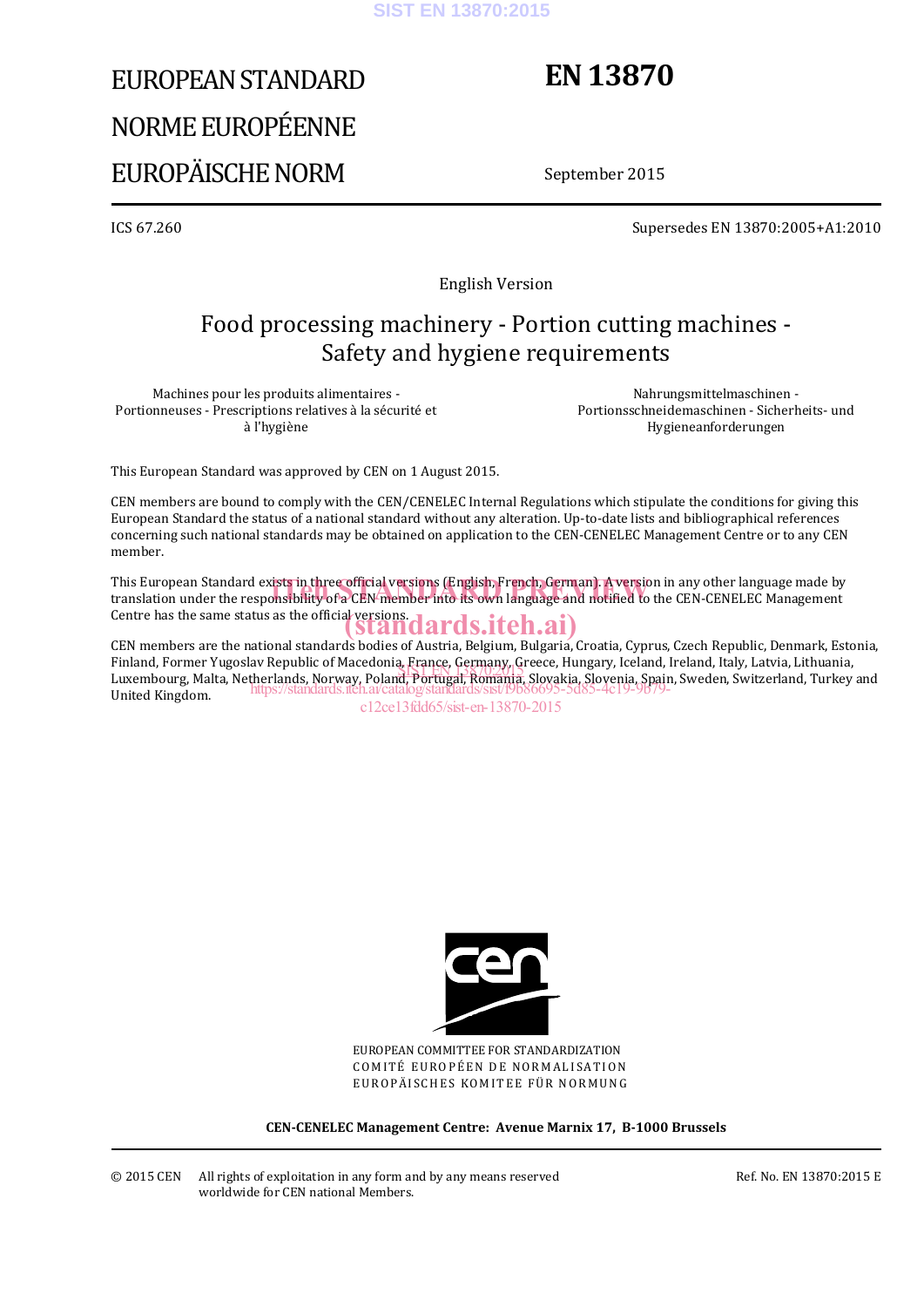### **Contents**

| 1                |                                                                                                                                                                                                                                |  |
|------------------|--------------------------------------------------------------------------------------------------------------------------------------------------------------------------------------------------------------------------------|--|
| 1.1              |                                                                                                                                                                                                                                |  |
| 1.2              |                                                                                                                                                                                                                                |  |
| 1.3              |                                                                                                                                                                                                                                |  |
| 1.4              |                                                                                                                                                                                                                                |  |
| $\mathbf{2}$     |                                                                                                                                                                                                                                |  |
| 3                |                                                                                                                                                                                                                                |  |
| $\boldsymbol{4}$ |                                                                                                                                                                                                                                |  |
| 5                |                                                                                                                                                                                                                                |  |
| 5.1              |                                                                                                                                                                                                                                |  |
| 5.2              |                                                                                                                                                                                                                                |  |
| 5.2.1            |                                                                                                                                                                                                                                |  |
| 5.2.2            | Zone 1 - Powered components in the feed zone <b>FREVIEW</b><br>Zone 2 - Powered components in the discharge zone <b>FREVIEW</b>                                                                                                |  |
| 5.2.3            |                                                                                                                                                                                                                                |  |
| 5.2.4            |                                                                                                                                                                                                                                |  |
| 5.2.5            |                                                                                                                                                                                                                                |  |
| 5.2.6            | EXTREMENT STRINGS SUITED AND THE STRINGS OF SALE CONTROL CONTROL CONTROL CONTROL CONTROL CONTROL CONTROL CONTROL CONTROL CONTROL CONTROL CONTROL CONTROL CONTROL CONTROL CONTROL CONTROL CONTROL CONTROL CONTROL CONTROL CONTR |  |
| 5.2.7            |                                                                                                                                                                                                                                |  |
| 5.2.8            |                                                                                                                                                                                                                                |  |
| 5.2.9            |                                                                                                                                                                                                                                |  |
|                  |                                                                                                                                                                                                                                |  |
|                  |                                                                                                                                                                                                                                |  |
|                  |                                                                                                                                                                                                                                |  |
| 5.3              |                                                                                                                                                                                                                                |  |
| 5.3.1            |                                                                                                                                                                                                                                |  |
| 5.3.2            |                                                                                                                                                                                                                                |  |
| 5.3.3            |                                                                                                                                                                                                                                |  |
| 5.4              |                                                                                                                                                                                                                                |  |
| 5.5              |                                                                                                                                                                                                                                |  |
| 5.6              |                                                                                                                                                                                                                                |  |
| 5.7              |                                                                                                                                                                                                                                |  |
| 5.8              |                                                                                                                                                                                                                                |  |
| 5.8.1            |                                                                                                                                                                                                                                |  |
| 5.8.2            |                                                                                                                                                                                                                                |  |
| 5.8.3            |                                                                                                                                                                                                                                |  |
| 5.8.4            |                                                                                                                                                                                                                                |  |
| 5.8.5            |                                                                                                                                                                                                                                |  |
| 5.8.6            |                                                                                                                                                                                                                                |  |
| 6                | Verification of safety and hygiene requirements and/or protective measures 33                                                                                                                                                  |  |
| 7                |                                                                                                                                                                                                                                |  |
| 7.1              |                                                                                                                                                                                                                                |  |
| 7.2              |                                                                                                                                                                                                                                |  |
|                  |                                                                                                                                                                                                                                |  |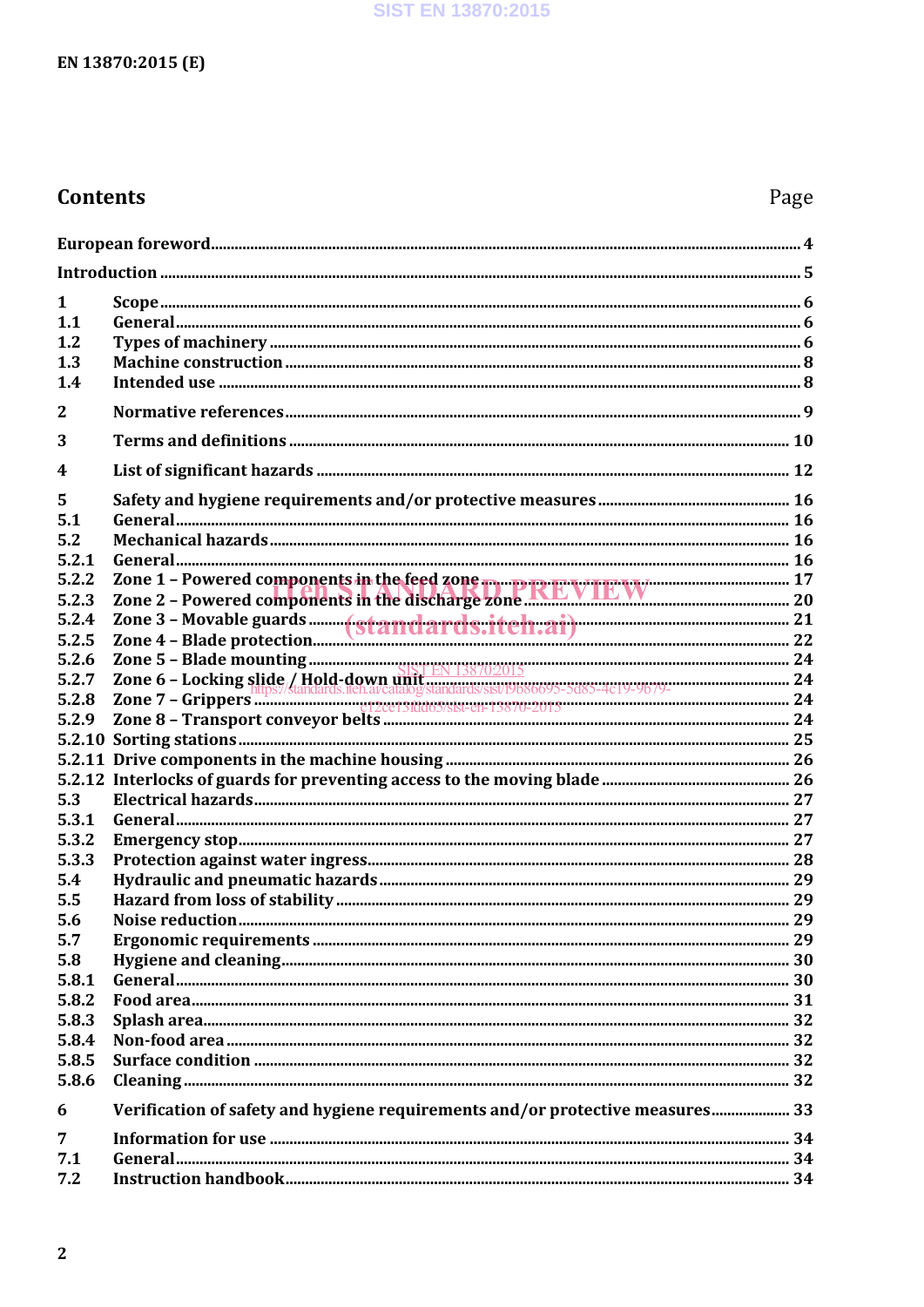| Annex B (normative) Design principles to ensure cleanability of portion cutting machines |  |
|------------------------------------------------------------------------------------------|--|
| Annex ZA (informative) Relationship between this European Standard and the Essential     |  |
|                                                                                          |  |

# iTeh STANDARD PREVIEW (standards.iteh.ai)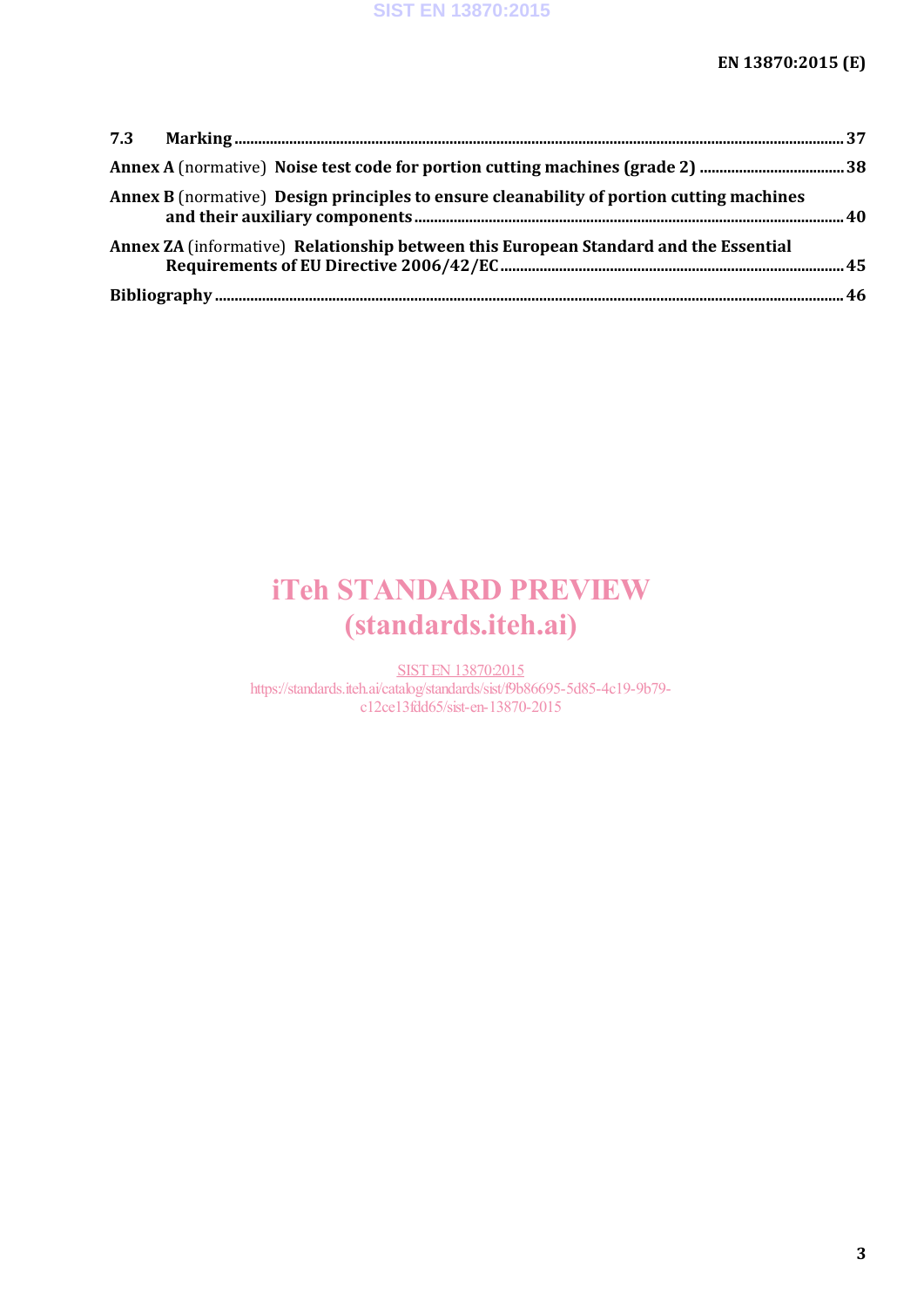### **European foreword**

This document (EN 13870:2015) has been prepared by Technical Committee CEN/TC 153 "Machinery intended for use with foodstuffs and feed", the secretariat of which is held by DIN.

This European Standard shall be given the status of a national standard, either by publication of an identical text or by endorsement, at the latest by March 2016, and conflicting national standards shall be withdrawn at the latest by March 2016.

Attention is drawn to the possibility that some of the elements of this document may be the subject of patent rights. CEN [and/or CENELEC] shall not be held responsible for identifying any or all such patent rights.

This document supersedes EN 13870:2005+A1:2010.

This document has been prepared under a mandate given to CEN by the European Commission and the European Free Trade Association, and supports essential requirements of EU Directive 2006/42/EC.

For relationship with EU Directive 2006/42/EC, see informative Annex ZA, which is an integral part of this document.

#### **Significant changes** iTeh STANDARD PREVIEW

The significant changes with respect to the previous edition EN 13870: 2005+A1:2010 are listed below:

- Clause 1: types of machines have been adapted to the current state of the art; pictures of the types of machines have been renewed; exclusion of automatic industrial slicing machines;<br>https://www.industrial.com/www.industrial.com/www.industrial.com/www.industrial.com/www.industrial.com/www.ind <u>SIST EN 13870:2015</u> https://standards.iteh.ai/catalog/standards/sist/f9b86695-5d85-4c19-9b79-
- Clause 3: clarify of some definitions and use of this wording in the document; c12ce13fdd65/sist-en-13870-2015
- Clause 4: transferred to a table;
- inclusion of automatic loading;
- better description of the requirements for protective equipment;
- better description of risk areas, such as inlet tunnel (including dimension table);
- new components have been added, such as pusher and rocker.

According to the CEN-CENELEC Internal Regulations, the national standards organizations of the following countries are bound to implement this European Standard: Austria, Belgium, Bulgaria, Croatia, Cyprus, Czech Republic, Denmark, Estonia, Finland, Former Yugoslav Republic of Macedonia, France, Germany, Greece, Hungary, Iceland, Ireland, Italy, Latvia, Lithuania, Luxembourg, Malta, Netherlands, Norway, Poland, Portugal, Romania, Slovakia, Slovenia, Spain, Sweden, Switzerland, Turkey and the United Kingdom.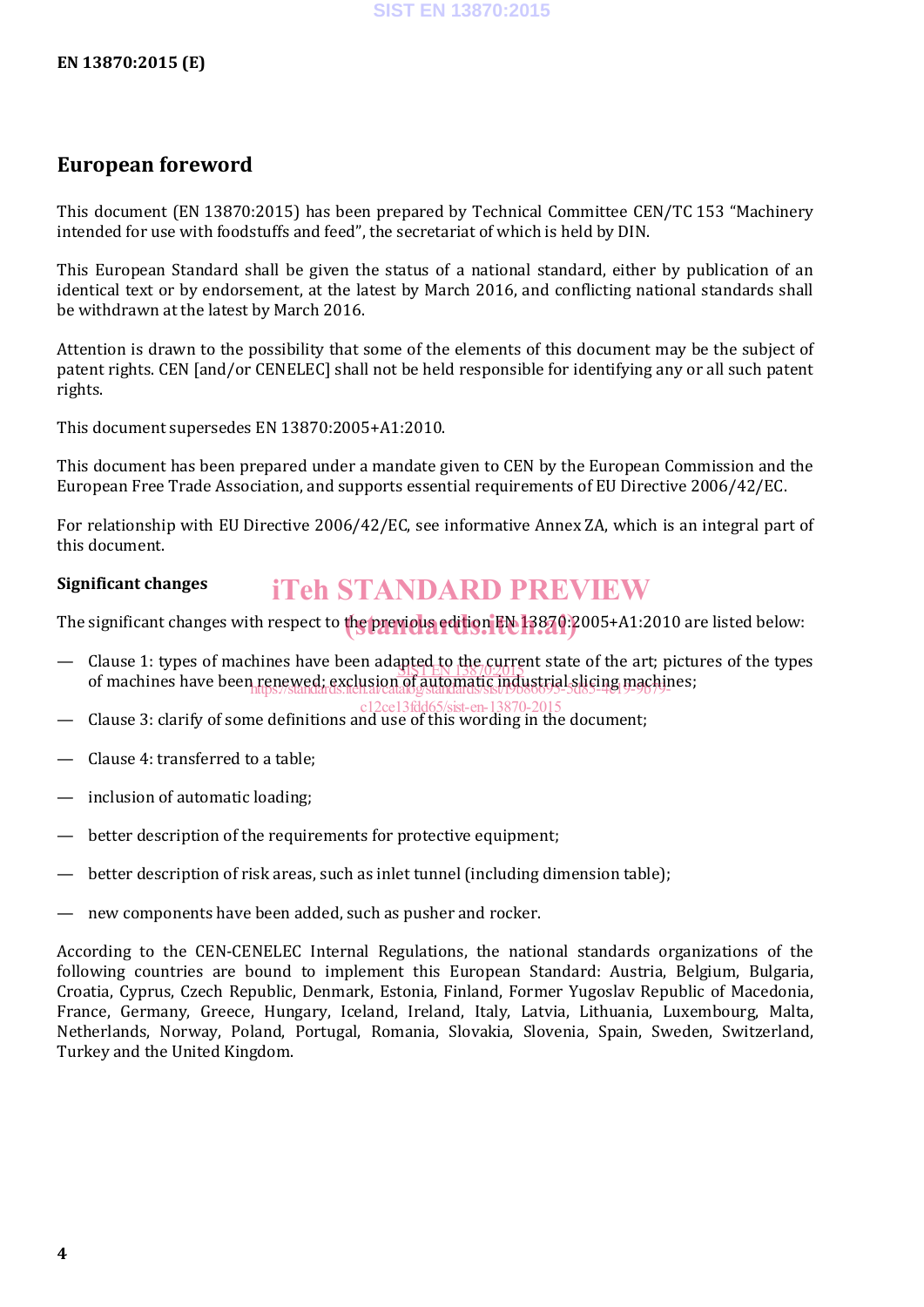### **Introduction**

This document is a type-C-standard as stated in EN ISO 12100.

The machinery concerned and the extent to which hazards, hazardous situations and events are covered are indicated in the scope of this document.

When provisions of this type-C-standard are different from those which are stated in type-A- or -Bstandards, the provisions of this type-C-standard take precedence over the provisions of the other standards, for machines that have been designed and built according to the provisions of this type-Cstandard.

## iTeh STANDARD PREVIEW (standards.iteh.ai)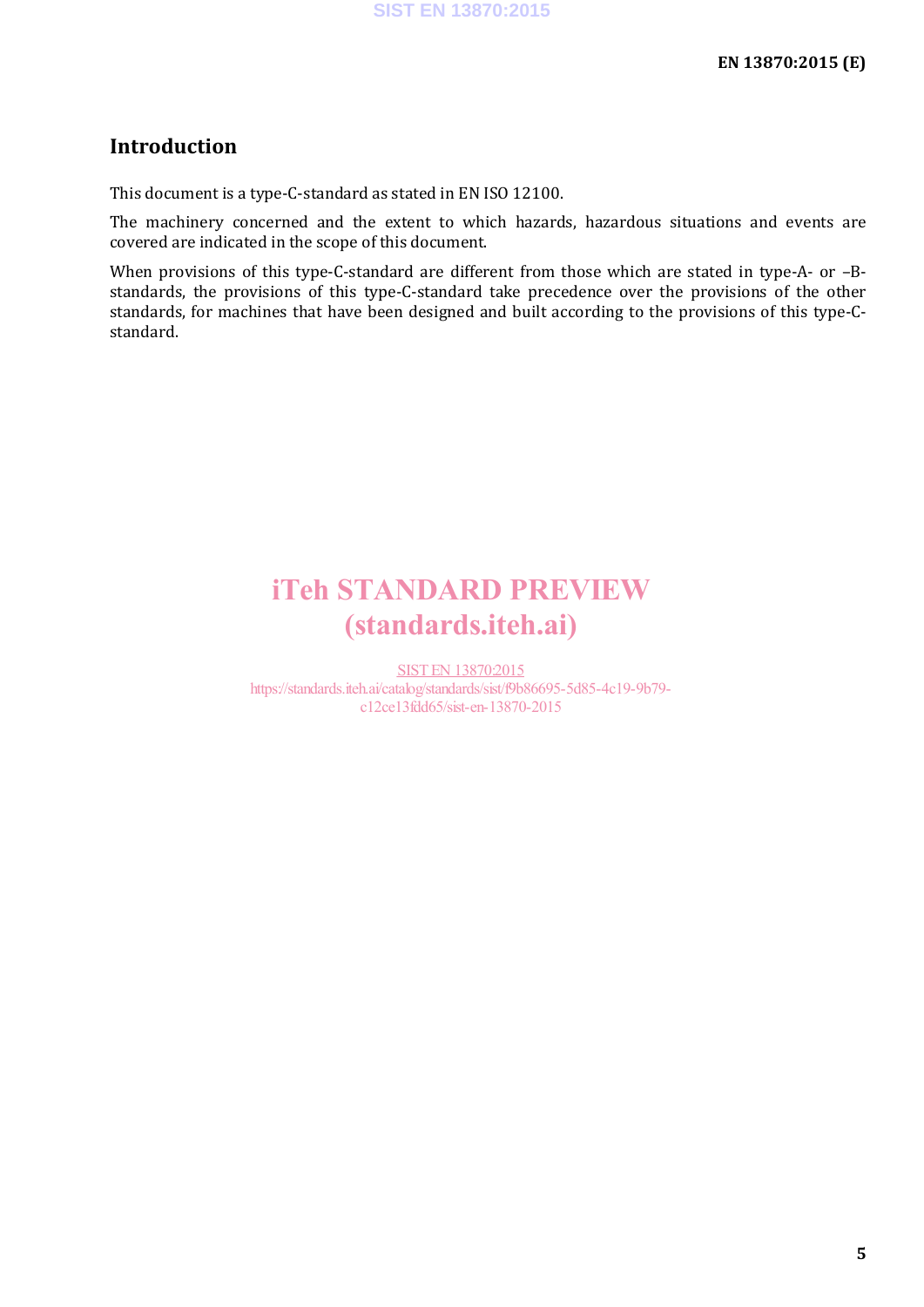### **1 Scope**

#### **1.1 General**

This European Standard covers portion cutting machines and accessories.

This European Standard does not apply to automatic industrial slicing machines (see prEN 16743) and band saw machines (see EN 12268).

This European Standard defines requirements for the design and manufacture of portion cutting machines.

The machines covered by this European Standard are used for continuous portioning of fresh, smoked or frozen meat with and without bones or of similar products by separation by means of a blade.

This European Standard deals with all significant hazards, hazardous situations and events relevant to machines, appliances and machinery, when they are used as intended and under conditions of misuse which are reasonably foreseeable by the manufacturer (see Clause 4).

This European Standard deals with the hazards which can arise during commissioning, operation, maintenance and decommissioning of the machine.

The European Standard does not deal with the specific hazards of loading devices.

This European Standard is not applicable to portion cutting machines which are manufactured before the date of publication of this document by CEN. **STANDARD PREVIEW** 

## **1.2 Types of machinery**

This European Standard covers the following types of machinery:

— portion cutting machines with manual loading (see Figure 15);

https://standards.iteh.ai/catalog/standards/sist/f9b86695-5d85-4c19-9b79-

 $-$  portion cutting machines with automatic loading (see Figure 2).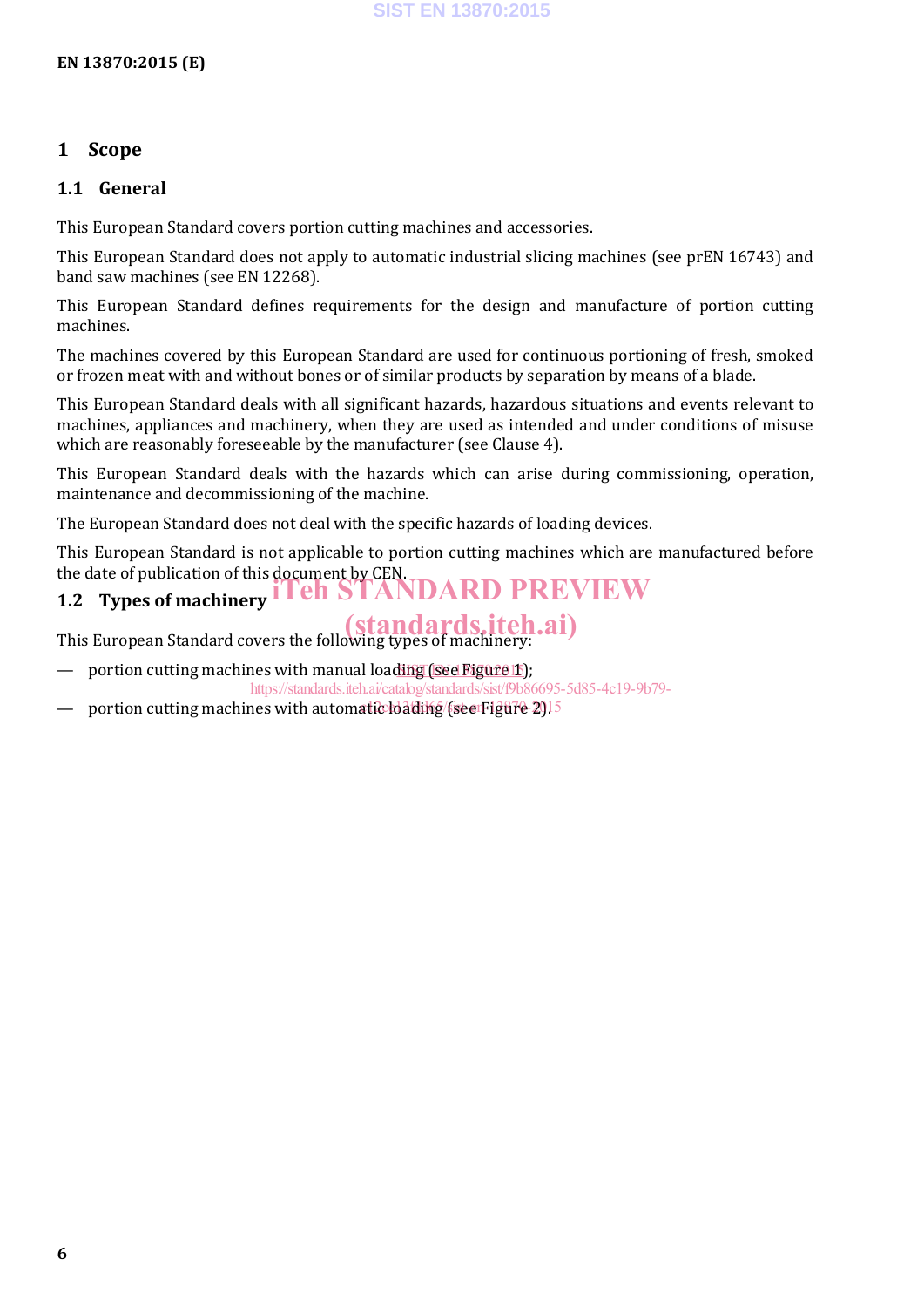

#### **Key**

- 
- 
- 
- 4 blade protection hood/cutting space 10 feed protection hood
- 
- 
- 1 loading protection hood 2 and 2 discharge conveyor belt (optional)
- 2 product base 8 discharge chute
- 3 round/sickle blade 9 discharge chute hood
	-

### 5 cutting zone  $\prod_{\text{cutting material holder/feeding carriage}} \prod_{\text{carriage}} \prod_{12} \prod_{12} \prod_{12}$ machine housing TRW

6 cutting material holder/feeding carriage 12 locking slide/hold-down unit (depending on machine type) (standards.iteh.ai)

### **Figure 1 — Portion cutting machine with manual loading (exemplary embodiment)**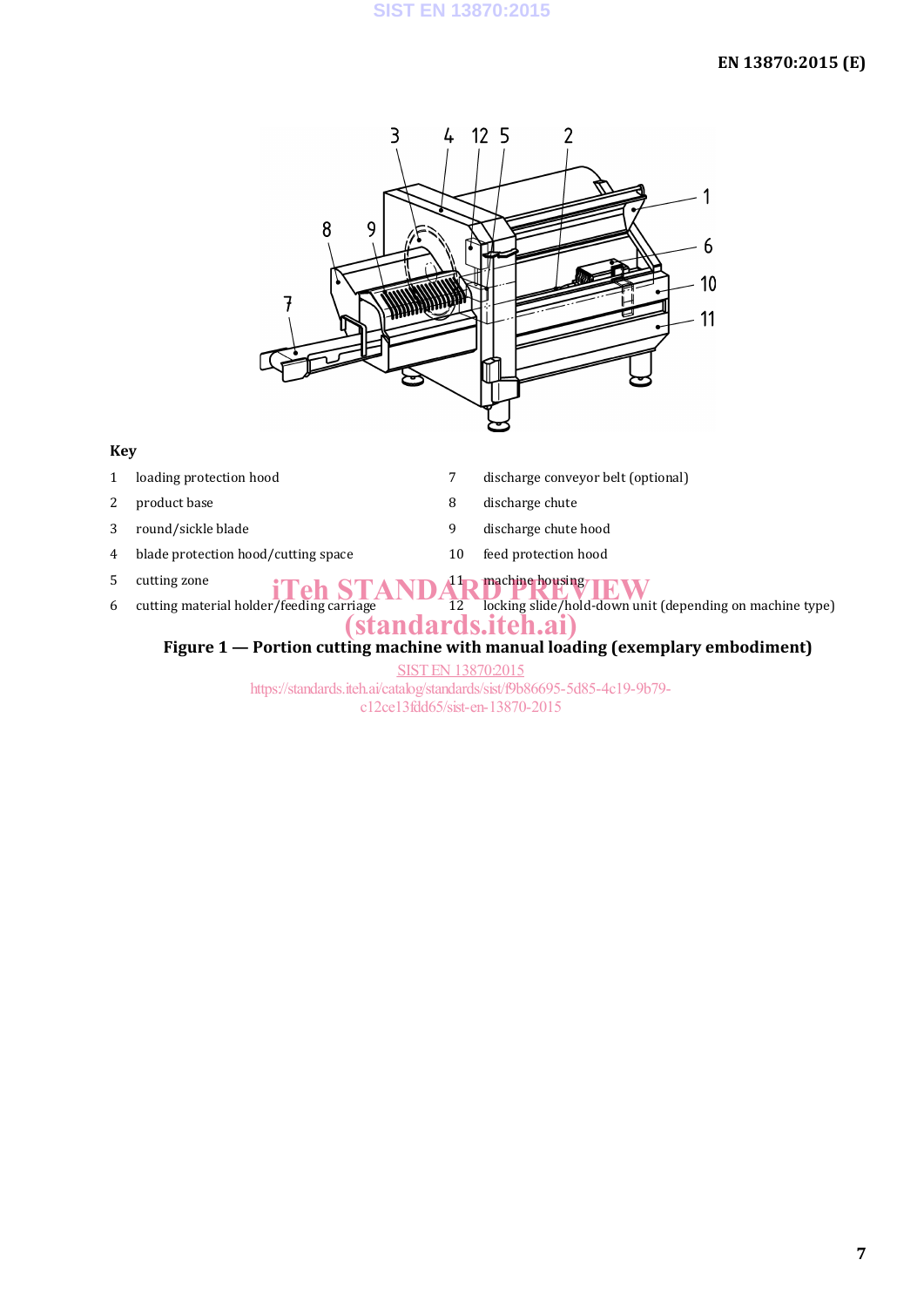

#### **Key**

- 1 product base **6** discharge conveyor belt 2 blade 7 discharge chute hood 3 blade protection hood/cutting space 8 hold-down unit 4 machine housing pre-weighing unit (optional) and the pre-weighing unit (optional)
- 5 cutting material holder/feeding carriage  $\operatorname{STANDARD}$  PREVIEW

## Figure 2 — Portion cutting machine with automatic loading (exemplary embodiment)

#### SIST EN 13870:2015

#### **1.3 Machine construction** https://standards.iteh.ai/catalog/standards/sist/f9b86695-5d85-4c19-9b79-

Portion cutting machines depending on the construction consist of: machine housing (machine frame), fixed or moving product bases, automatic or manually operated grippers, hold-down unit, blade housing, blade, discharge device, associated drives, electrical, hydraulic or pneumatic components. c12ce13fdd65/sist-en-13870-2015

Portion cutting machines in the scope of this document may be equipped with the following auxiliary components:

- loading aid;
- discharge conveyor belt;
- laving unit:
- measurement or scanning devices;
- scales;
- sorting station (e.g. rocker, pusher);
- movement devices (e.g. castors).

#### **1.4 Intended use**

The intended use (as defined in EN ISO 12100:2010, 3.23) of portion cutting machines as dealt with in this document is described in 1.1.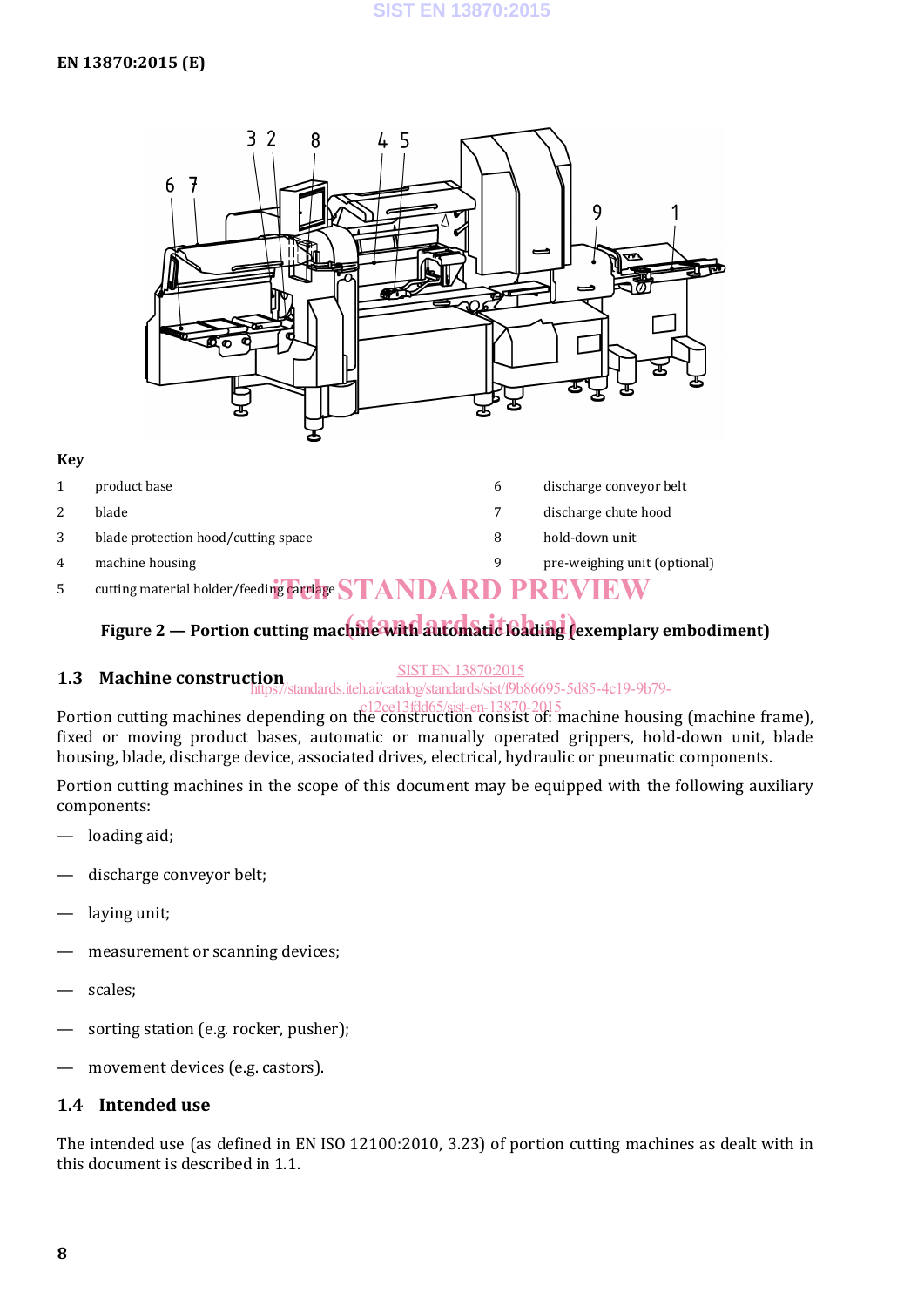The product is manually placed on the product base or automatically fed to the product base with a loading device. The product is supplied to the blade by automatic or manually operated grippers or conveyor slide or belt and the cutting process begins. The portion falls onto a discharge conveyor or a laying unit.

#### **2 Normative references**

The following documents, in whole or in part, are normatively referenced in this document and are indispensable for its application. For dated references, only the edition cited applies. For undated references, the latest edition of the referenced document (including any amendments) applies.

EN 614-1, *Safety of machinery — Ergonomic principles for design — Part 1: Terminology and general principles*

EN 953:1997+A1:2009, *Safety of machinery — Guards — General requirements for the design and construction of fixed and movable guards*

EN 1005-1, *Safety of machinery — Human physical performance — Part 1: Terms and definitions*

EN 1005-2, *Safety of machinery — Human physical performance — Part 2: Manual handling of machinery and component parts of machinery*

EN 1005-3, *Safety of machinery — Human physical performance — Part 3: Recommended force limits for machinery operation* iTeh STANDARD PREVIEW

EN 1672-2, *Food processing machinery — Basic concepts — Part 2: Hygiene requirements* (standards.iteh.ai)

EN 60204-1:2006, *Safety of machinery* — *Electrical equipment of machines — Part 1: General* <br>requirements (IEC 60204-1:2005 modifient 18870:2015 *requirements (IEC 60204-1:2005, modified)* https://standards.iteh.ai/catalog/standards/sist/f9b86695-5d85-4c19-9b79-

EN 60529, *Degrees of protection provided by enclosures (IP Code) (IEC 60529)* c12ce13fdd65/sist-en-13870-2015

EN ISO 3744:2010, *Acoustics — Determination of sound power levels and sound energy levels of noise sources using sound pressure — Engineering methods for an essentially free field over a reflecting plane (ISO 3744:2010)*

EN ISO 4413, *Hydraulic fluid power — General rules and safety requirements for systems and their components (ISO 4413)*

EN ISO 4414, *Pneumatic fluid power — General rules and safety requirements for systems and their components (ISO 4414)*

EN ISO 4871, *Acoustics — Declaration and verification of noise emission values of machinery and equipment (ISO 4871)*

EN ISO 11201:2010, *Acoustics - Noise emitted by machinery and equipment — Determination of emission sound pressure levels at a work station and at other specified positions in an essentially free field over a reflecting plane with negligible environmental corrections (ISO 11201:2010)*

EN ISO 11688-1, *Acoustics — Recommended practice for the design of low-noise machinery and equipment — Part 1: Planning (ISO/TR 11688-1)*

EN ISO 12100:2010, *Safety of machinery — General principles for design — Risk assessment and risk reduction (ISO 12100:2010)*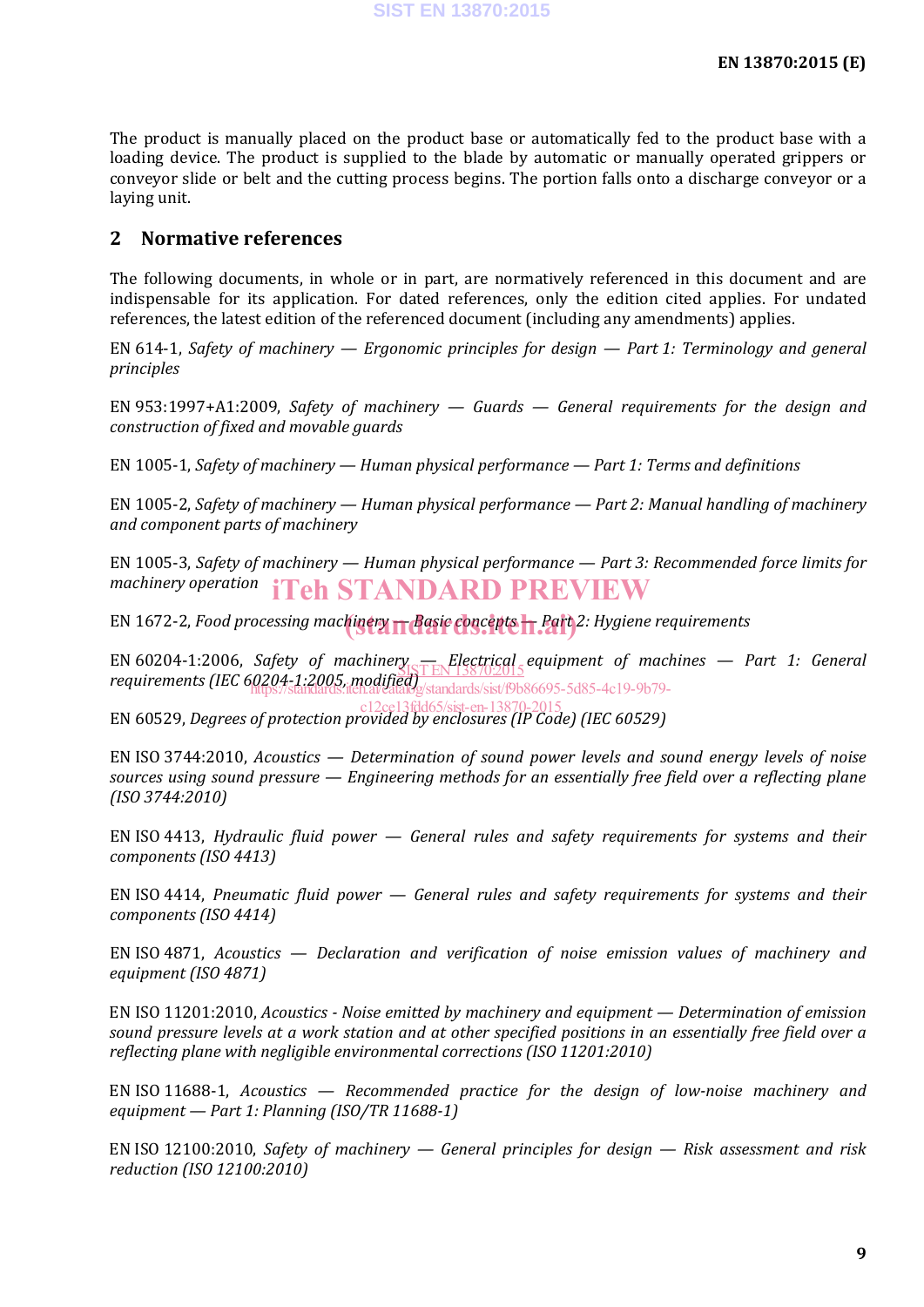#### **EN 13870:2015 (E)**

EN ISO 13849-1, *Safety of machinery — Safety-related parts of control systems —Part 1: General principles for design (ISO 13849-1)*

EN ISO 13855, *Safety of machinery — Positioning of safeguards with respect to the approach speeds of parts of the human body (ISO 13855)*

EN ISO 13857:2008, *Safety of machinery — Safety distances to prevent hazard zones being reached by upper and lower limbs (ISO 13857:2008)*

EN ISO 14119:2013, *Safety of machinery — Interlocking devices associated with guards — Principles for design and selection (ISO 14119:2013)*

#### **3 Terms and definitions**

For the purposes of this document, the terms and definitions given in EN ISO 12100:2010 and the following apply.

#### **3.1**

**laying unit**

device for grouping of portions

#### **3.2**

#### **discharge protection hood**

fixed and/or movable guard at the discharge opening **ARD PREVIEW** 

**3.3**

## (standards.iteh.ai)

**discharge conveyor belt**

device for transporting the portions away from the cutting zone SIST EN 13870:2015 https://standards.iteh.ai/catalog/standards/sist/f9b86695-5d85-4c19-9b79-

Note 1 to entry: The discharge conveyor belt also allows portions to be positioned in a simple arrangement. c12ce13fdd65/sist-en-13870-2015

#### **3.4**

#### **discharge zone**

area of the machine, in which the portion leaves the machine

Note 1 to entry: Depending on the design of the machine, this could be equipped with a discharge chute, a discharge shaft or a discharge conveyor belt.

#### **3.5**

#### **automatic loading**

the product is fed by a loading device to the product base and aligned there

#### **3.6**

#### **loading aid**

optional equipment at manual loading to lift the product to the level of the product base

Note 1 to entry: e.g. lifting arm.

#### **3.7**

#### **loading protection hood / Loading protection door**

movable guard with safety function around the feed area

### **3.8**

### **inlet/outlet opening**

opening through which the product enters or exits from the machine